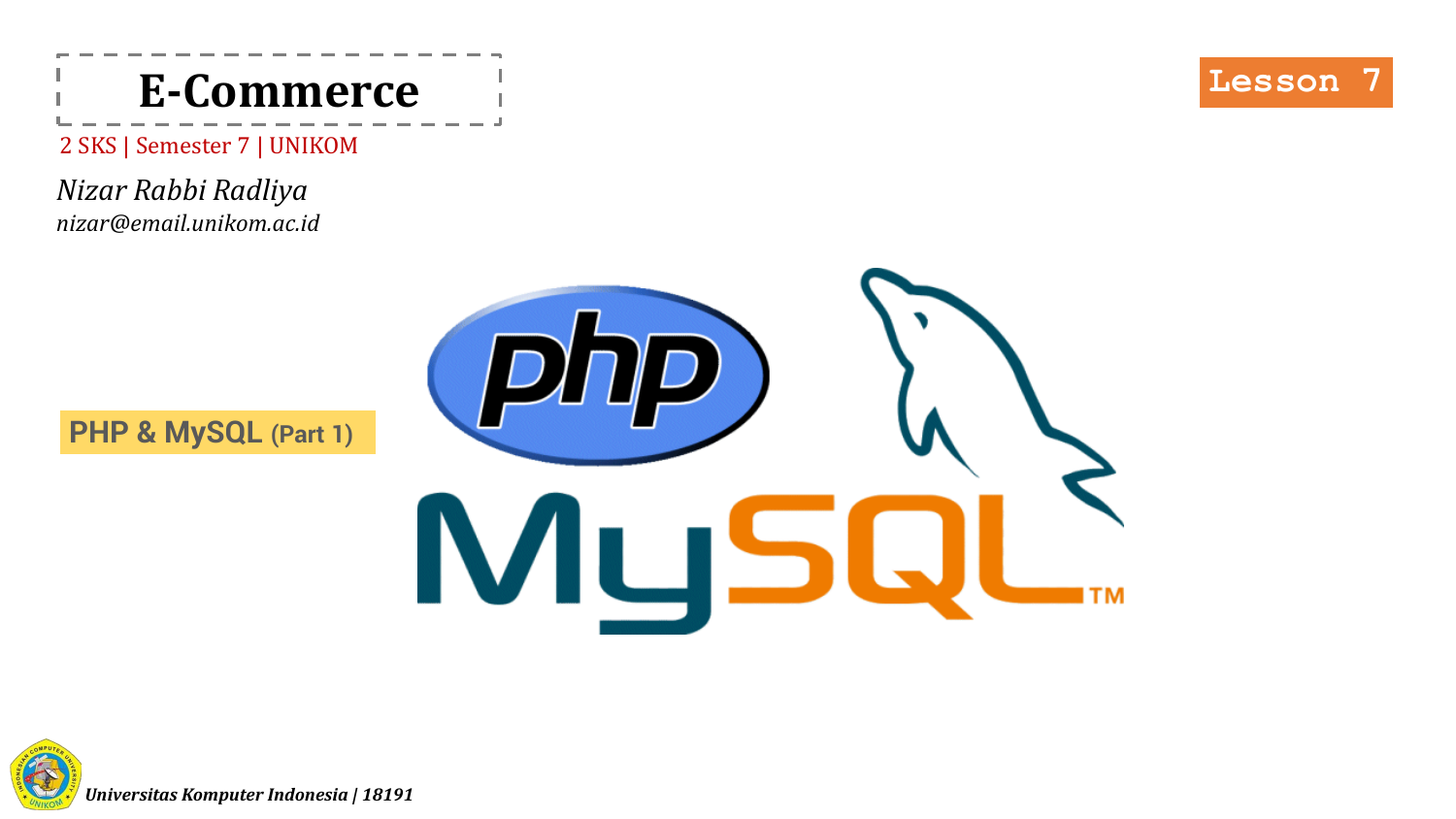

With PHP, you can connect to and manipulate databases.

MySQL is the most popular database system used with PHP.

PHP combined with MySQL are cross-platform (you can develop in Windows and serve on a Unix platform)

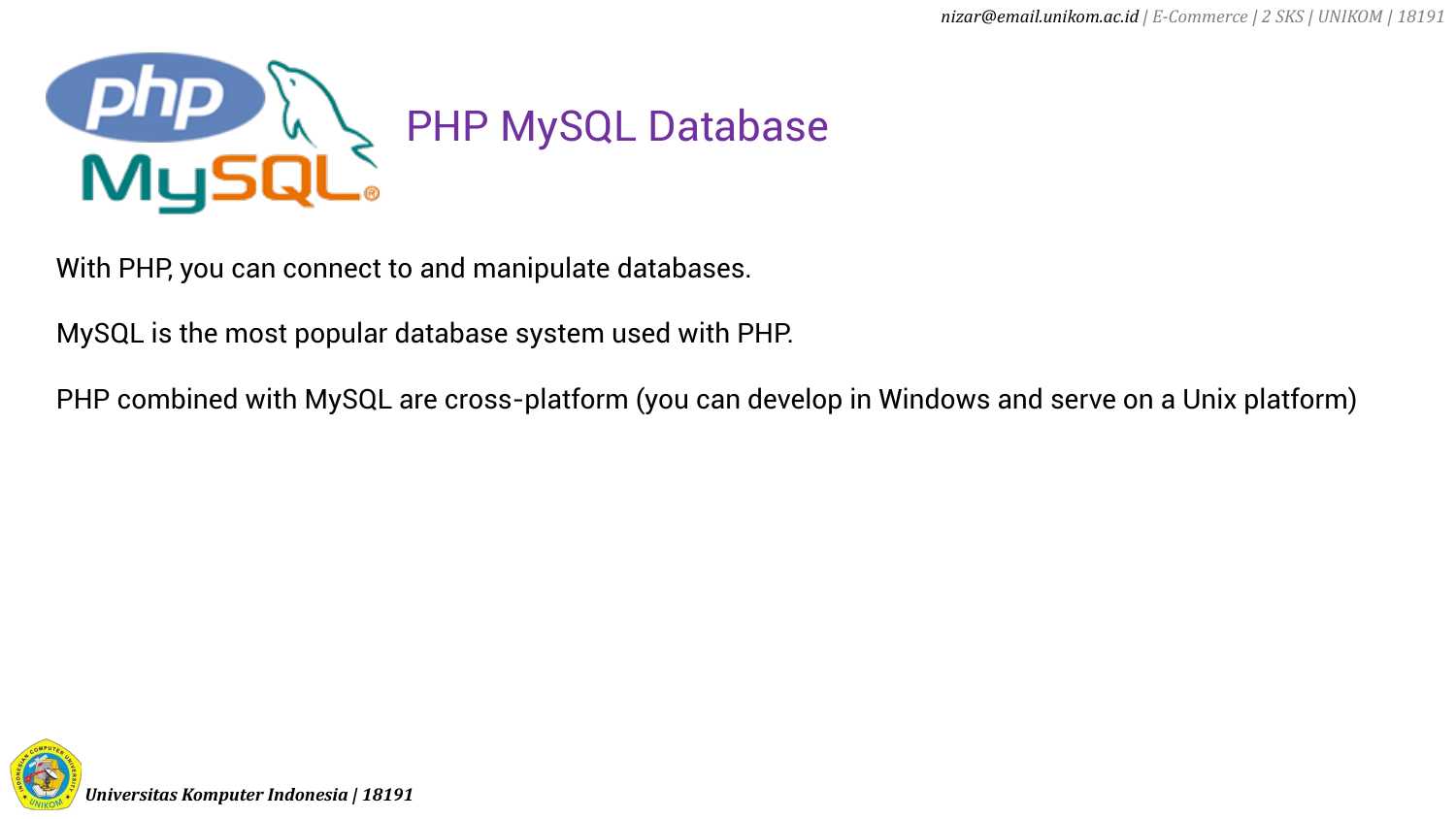

PHP 5 and later can work with a MySQL database using:

- MySQLi extension (the "i" stands for improved)
- PDO (PHP Data Objects)

Earlier versions of PHP used the MySQL extension. However, this extension was deprecated in 2012.

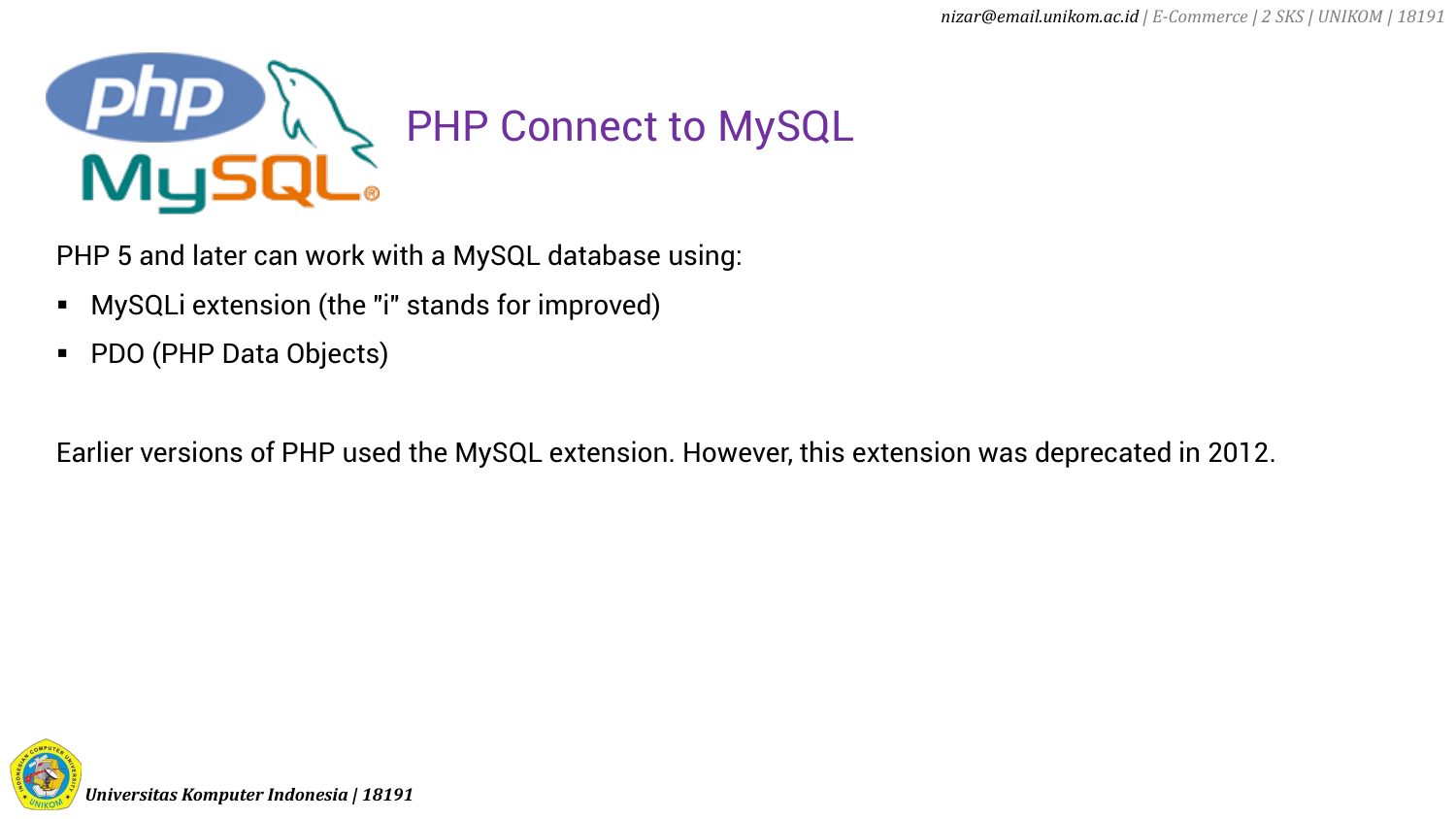

## **Should I Use MySQLi or PDO?**

If you need a short answer, it would be "Whatever you like".

Both MySQLi and PDO have their advantages:

PDO will work on 12 different database systems, whereas MySQLi will only work with MySQL databases.

So, if you have to switch your project to use another database, PDO makes the process easy. You only have to change the connection string and a few queries. With MySQLi, you will need to rewrite the entire code queries included.

Both are object-oriented, but MySQLi also offers a procedural API.

Both support Prepared Statements. Prepared Statements protect from SQL injection, and are very important for web application security.

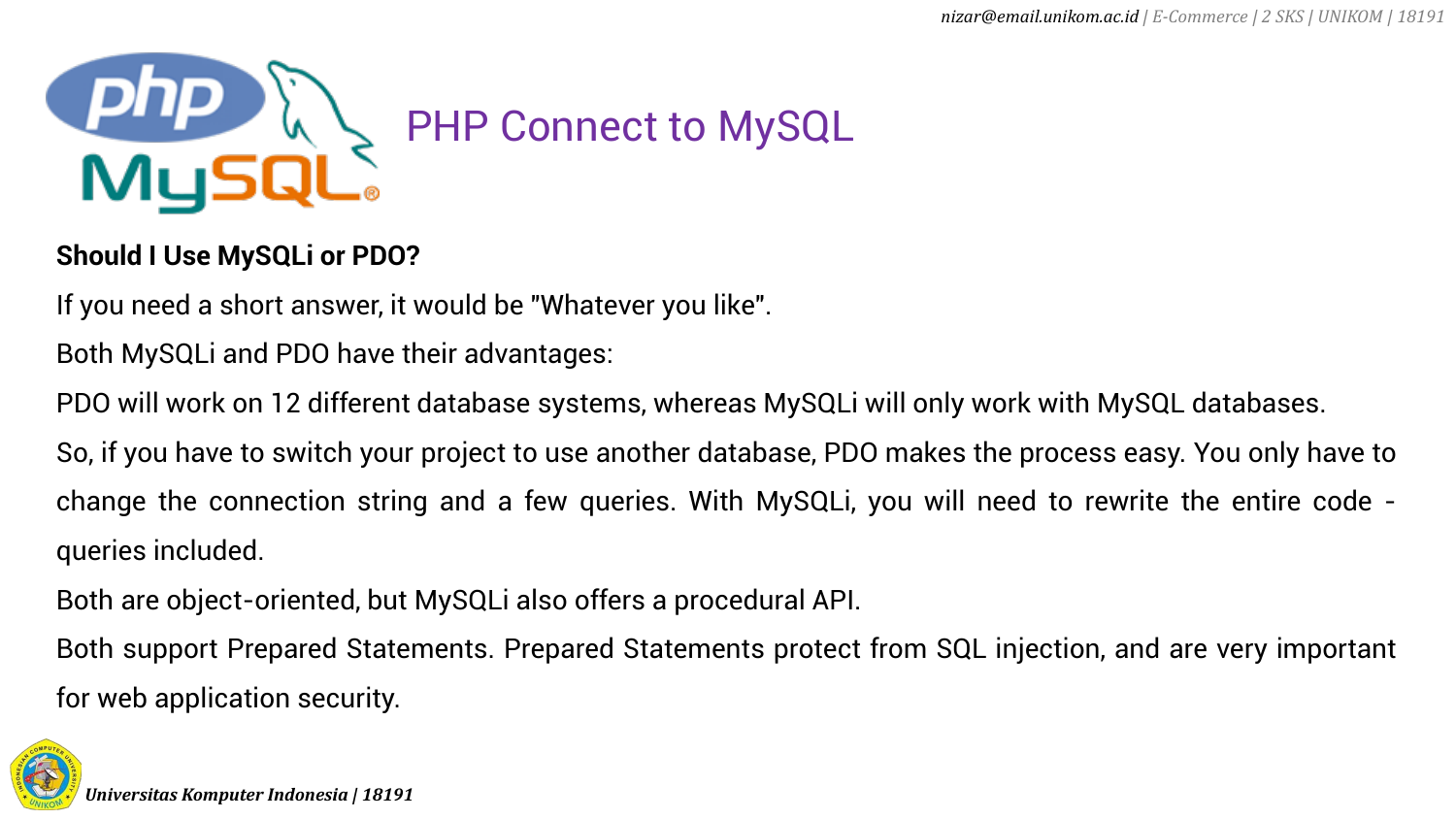

## <?php \$servername = "localhost";  $$$ username  $=$  "username";  $$password = "password";$

// Create connection \$conn = mysqli\_connect(\$servername, \$username, \$password);

```
// Check connection
if (!$conn) {
    die("Connection failed: " . mysqli_connect_error());
}
echo "Connected successfully";
?>
```
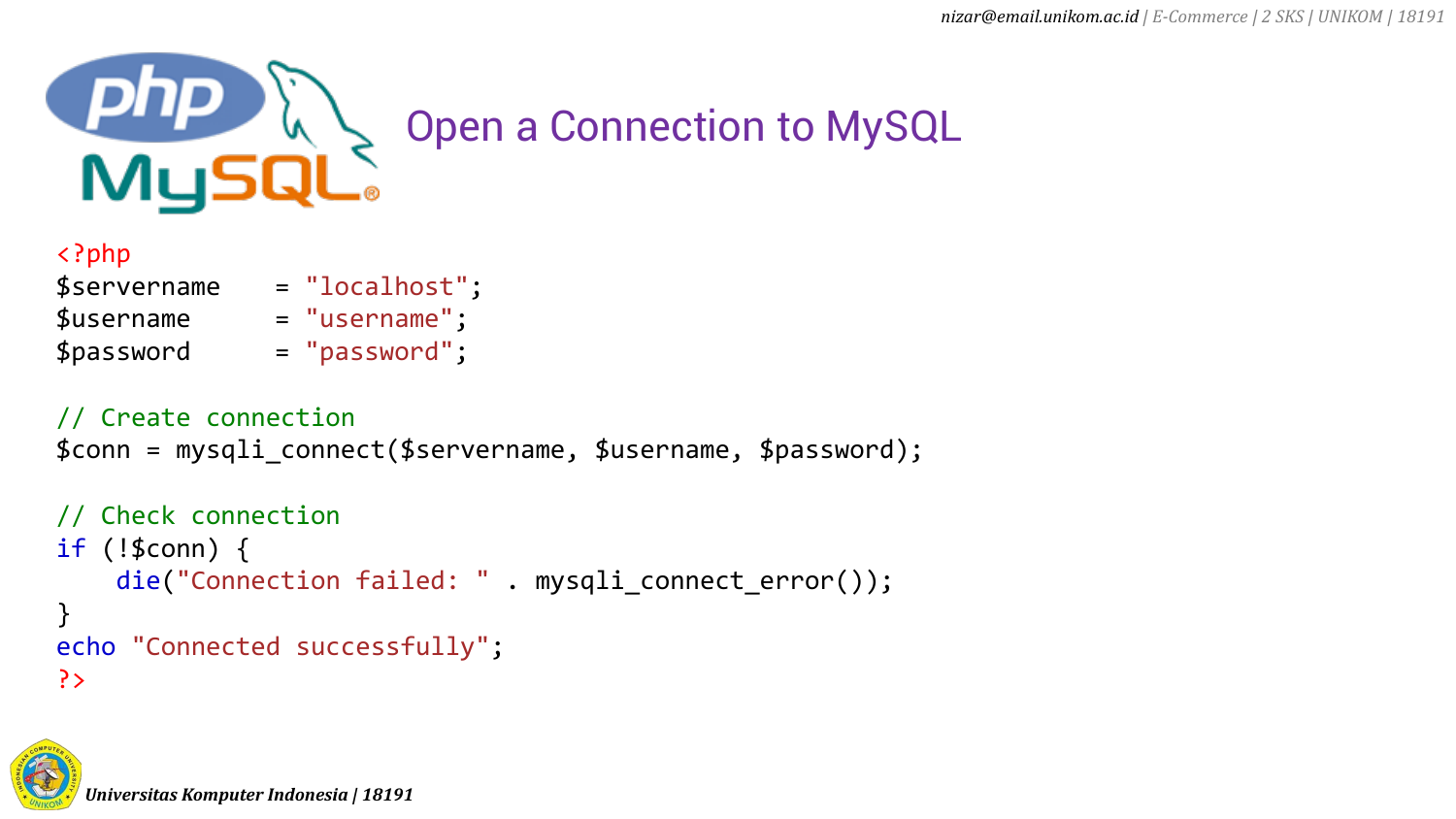

The connection will be closed automatically when the script ends. To close the connection before, use the following:

<?php

```
mysqli_close($conn);
```
?>

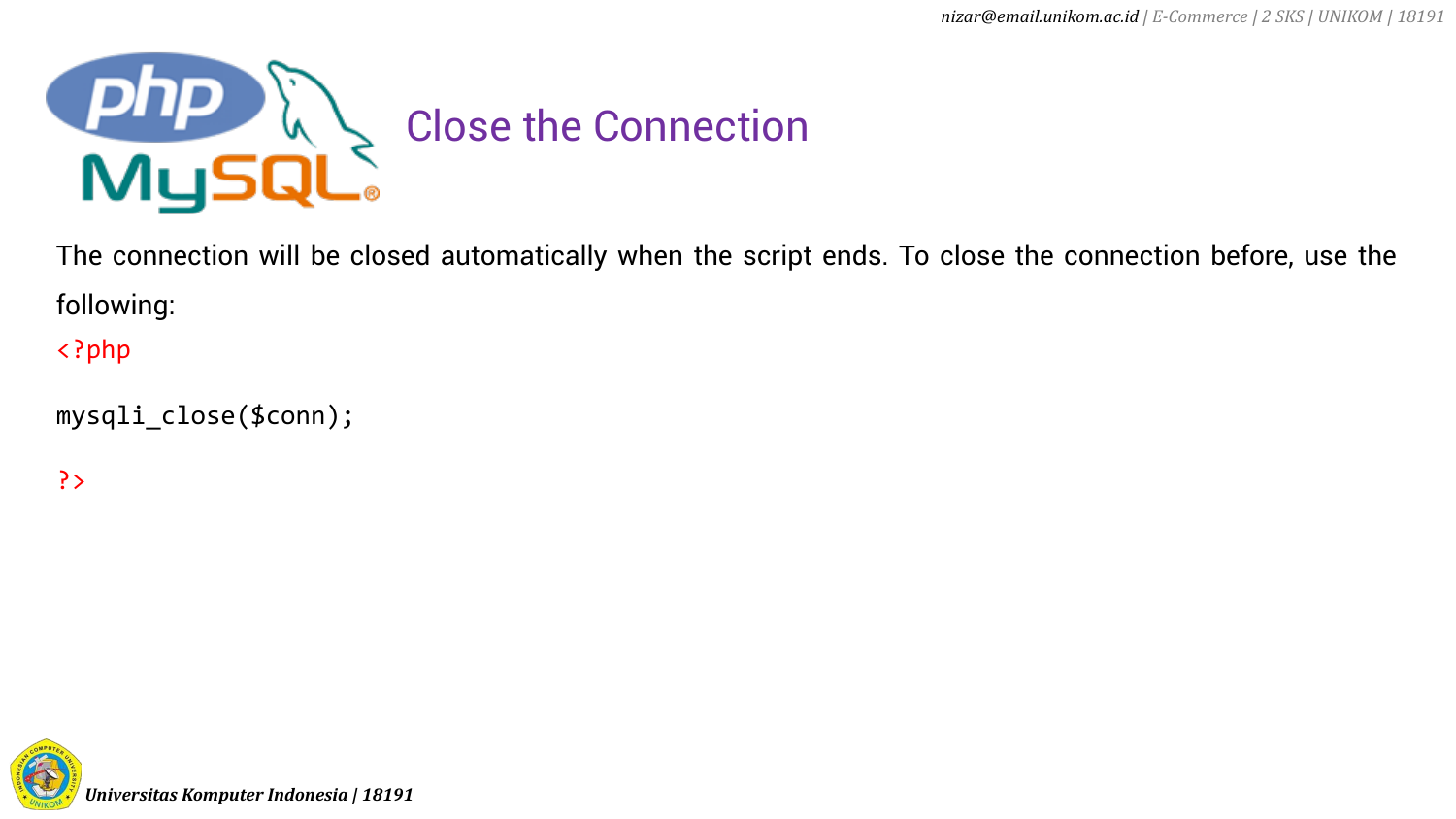

```
<?php
```

```
// Create database
$sql = "CREATE DATABASE myDB";
if (mysqli_query($conn, $sql)) {
    echo "Database created successfully";
} else {
    echo "Error creating database: " . mysqli_error($conn);
}
```
?>

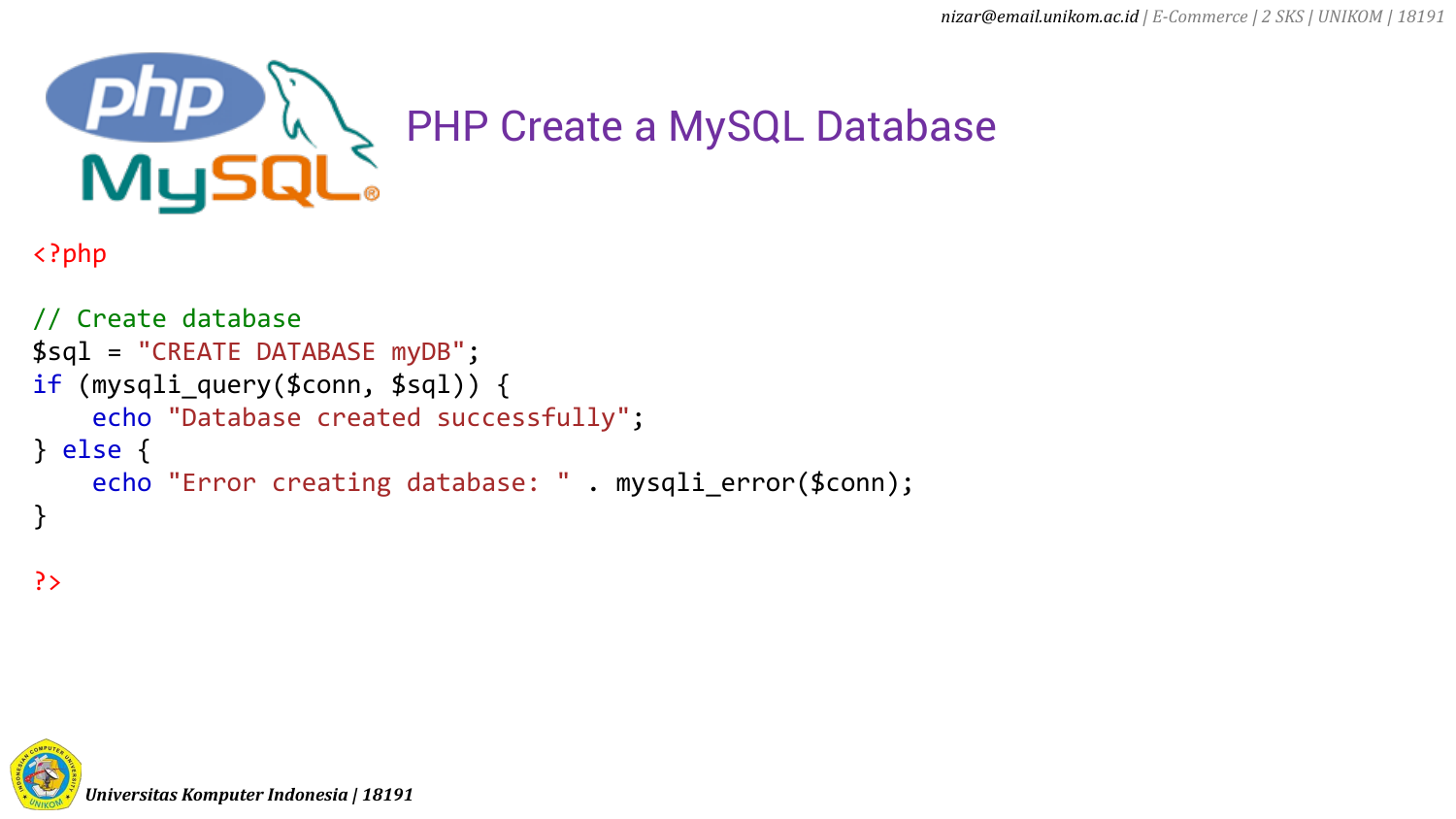

```
<?php
// sql to create table
$sql = "CREATE TABLE MyGuests (
       id INT(6) UNSIGNED AUTO_INCREMENT PRIMARY KEY, 
       firstname VARCHAR(30) NOT NULL,
       lastname VARCHAR(30) NOT NULL,
       email VARCHAR(50),
       reg_date TIMESTAMP
       )";
```

```
if ( $conn->query ($sq1) == TRUE ) {
    echo "Table MyGuests created successfully";
} else {
    echo "Error creating table: " . $conn->error;
}
OMPUT
```
*Universitas Komputer Indonesia | 18191*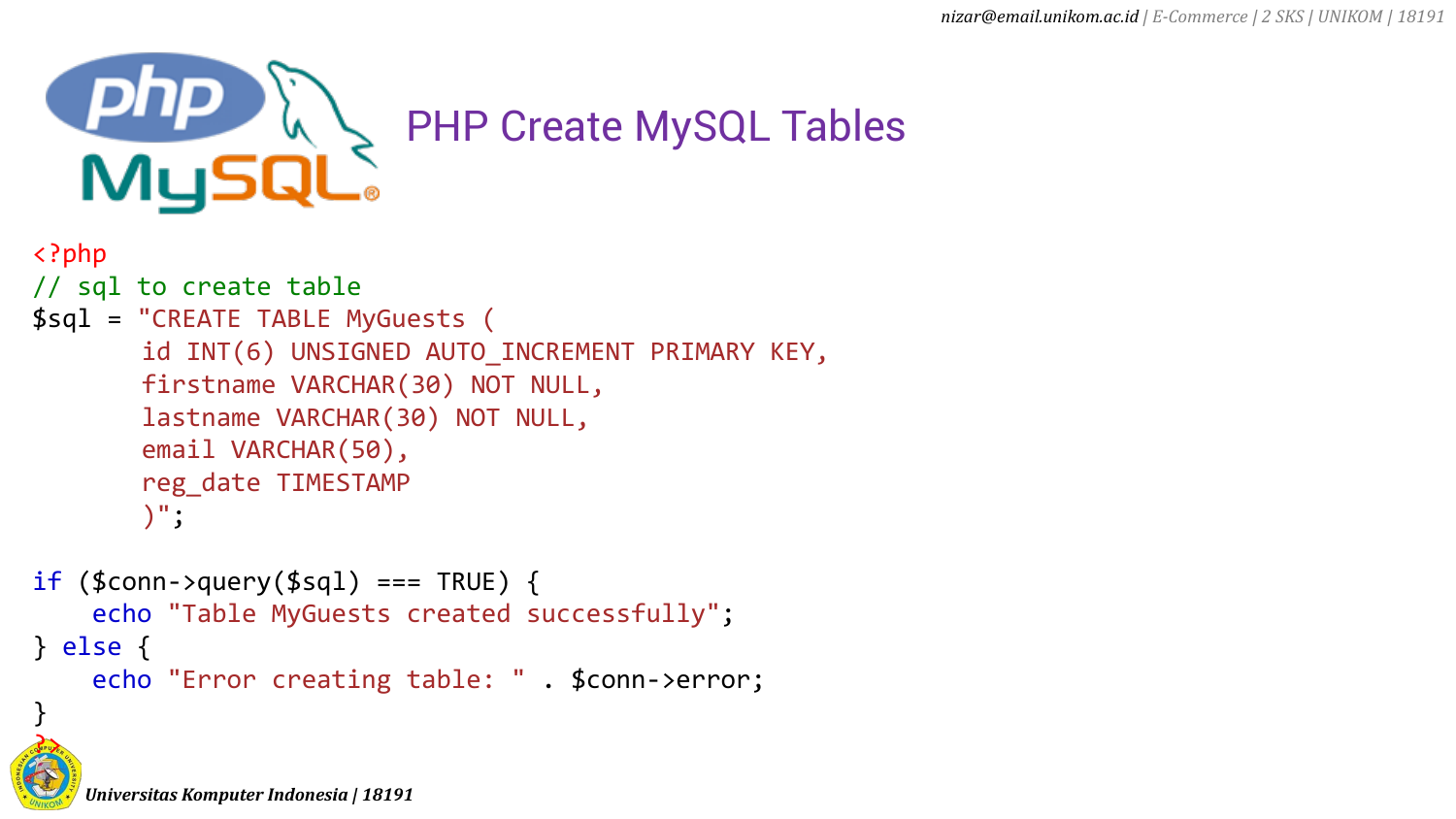

```
<?php
$sql = "SELECT id, firstname, lastname FROM MyGuests";
$result = mysqli_query($conn, $sql);
```

```
if (mysqli_num_rows($result) > \theta) {
    // output data of each row
    while($row = mysqli_fetch_assoc($result)) {
        echo "id: " . $row["id"]. " - Name: " . $row["firstname"]. " " . 
$row["lastname"]. "<br>";
    }
} else {
    echo "0 results";
}
?>
```